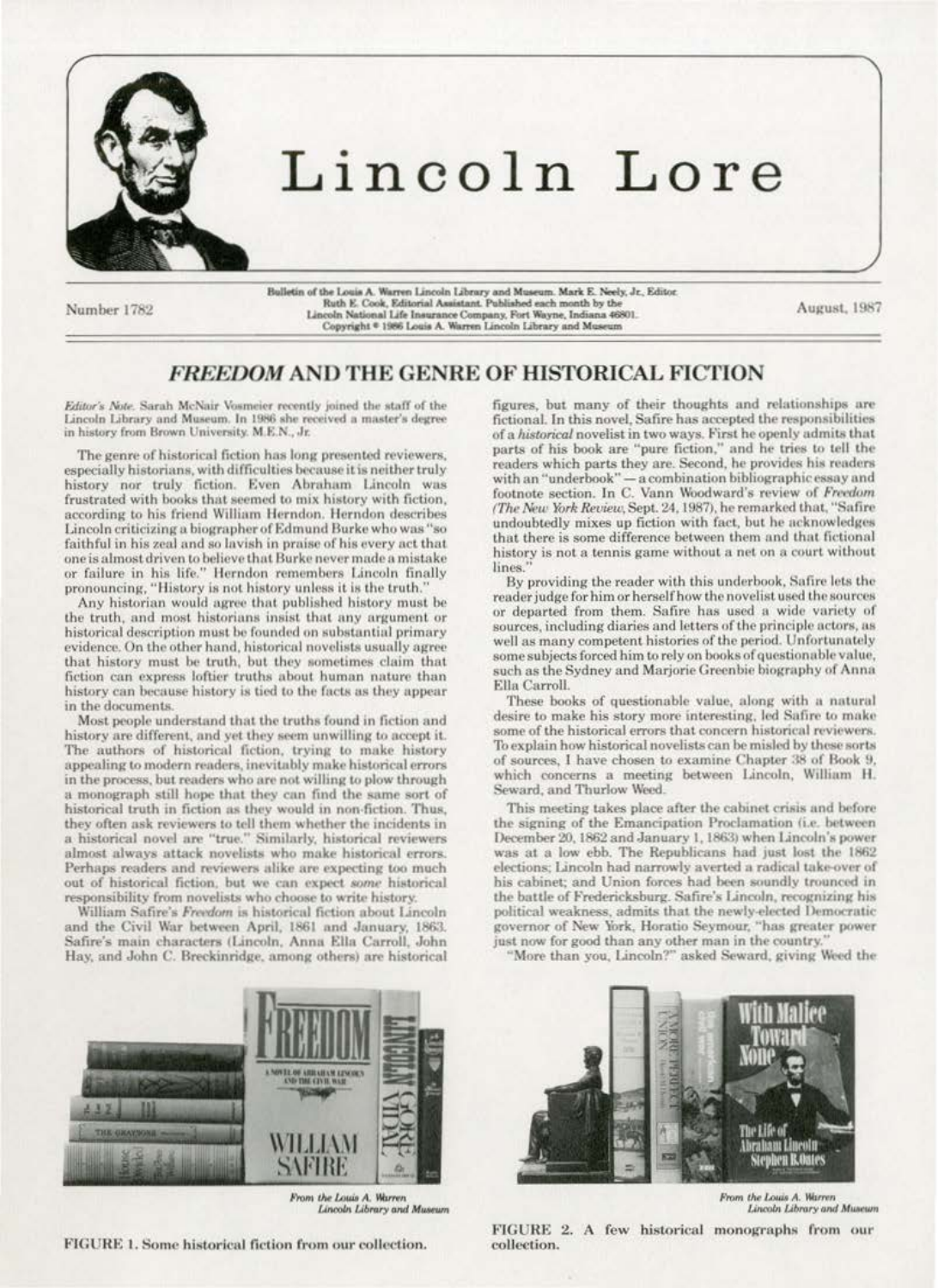impression that the two of them had gone through this before.

"Yes. Governor Seymour can wheel the Democratic Party into line, and, because of that, he has the ability to put down the rebellion and preserve the government.'

Long pause, deep sigh. and Lincoln took the plunge. "Weed. tell Seymour for me that if he will render this service to his country. I shall cheerfully make way for him as my successor.''

Weed always thought that he himself had as good a poker face as any man, but that offer caused his jaw to drop. For someone already in the presidency to stand aside for another was the ultimate political sacrifice.

The Albany politician knew how Lincoln had longed to be the first President since Jackson to achieve reelection.... "And yet," Weed concluded, "having won all those battles over those who would replace you, you are now prepared to renounce your right to run for reelection.'

"Beyond that," said Seward. delighting in the scheme's daring, "he is prepared to support the leader of the opposition party. That is something this republic has never seen. In effect. he is choosing his successor, because with Lincoln's

"It would say to the world that you cannot win the war without Seymour's help," [Weed objected,] "and for that help you are willing to pay anything. Everything.'

Lincoln nodded slowly. His offer had not been lightly made. (p. 923)

Like Weed, a thoughtful reader might be surprised by Lincoln's offer. The nineteenth century was a period of extreme partisanship, and Lincoln's problems in late December. 1862 do not seem to warrant such a drastic solution. Fortunately, in Safire's "underbook," the reader can examine his evidence and reasoning; unfortunately, the notes for this chapter are unclear and the sources do not convincingly support Safire's interpretation of them.

In his underbook. Safire cites five sources that support his conception of the meeting and attempts to refute one source that weakens his interpretation. His first source is The Life of *Thurlow Weed: Volume II, Memoir (Boston: Houghton, Mifflin* and Co., 1884). It was written by Weed's grandson, Thurlow Weed Barnes and based on "Mr. Weed's own words, in well· remembered conversations, in newspaper articles, or in unpublished fragments of autobiography" (Barnes, p. vii). In his underbook (p. 1100-1101) Safire quotes the following section from Barnes' work.

One evening in December 1862, Mr. Weed was sitting with the President, when Mr. Lincoln said, "Governor Seymour<br>has greater power just now for good than any other man in the country. He can wheel the Democratic Party into line, put down rebellion. and preserve the government. Tell him for me, that if he will render this service to his country, I shall cheerfully make way for him as my successor." Mr. Weed delivered this message to the governor, and urged him to accept the suggestion. Their conversation occurred. or course, before the governor was inaugurated. (Barnes, p. 428)

After this extended quotation from Barnes, Safire continues, "Weed's son adds, without corroborative detail, that six months later 'Mr. Lincoln made almost identical overtures to General McClellen,"" (p. 1100).

Clearly, Safirc has paid careful attention to his dialogue, using historical documents, whenever possible, as the basis for his characters' conversations. A comparison of Safire (p. 923) and Barnes (p. 428) shows that Safire quoted Lincoln almost exactly (- or more accurately, that he quoted Barnes almost exactly). Sa fire's use of Lincoln's actual words makes his novel more satisfying, helping the reader feel as if he or she were really experiencing the past and answering the historian's demand for authenticity.

The problem in this instance, however, is that the words Safire quoted did not actually come from the pen or the mouth of Abraham Lincoln. At best, they came from the "unpublished fragments of autobiography" that Barnes mentions in his introduction to Weed's memoirs. Thus, at best, the words which Safire puts in Lincoln's mouth were Weed's recollection of a conversation which had taken place as much as twenty years



From the Louis A. Warren Lincoln Library and Museum

FIGURE 3. (Horace Greeley), Thurlow Weed, Lincoln, and William H. Seward in <sup>a</sup>*VanityFair cartoon,March2. 186I.* 

earlier. At worst, the words could have been from the "wellremembered conversations" Barnes mentions in the introduction. If so, they would have been Barnes' recollection of the recollections of an aging politican and grandfather. Thus Barnes' book, alone, does not support Safire's interpretation adequately because the book is too far removed from the events it describes.

Also, although Safire quoted Barnes' dialogue accurately, he embroidered Barnes' story by adding that Lincoln would actually be willing to *support* the leader of the opposition party rather than merely stepping aside for him.

Safire's argument for his interpretation is further weakened by his confusing discussion of Barnes' book. The first confusing point in his discussion appears at the bottom of page 1100 where he incorrectly suggests that Barnes was Weed's son (see quotation above). Although this is only a minor error in proofreading, it is important that readers understand the true relationship and age difference between Weed and Barnes.<br>The second inaccuracy in Safire's discussion appears in the

The second inaccuracy in \$afire's discussion appears in the same sentence when Safire states that Barnes gives no "corroborative detail" to his story about the Lincoln/ McClellan deal, implying that Barnes did give corroborative detail to the Lincoln/Seymour deal. In fact, the reverse is true. Barnes quotes a letter from McClellan to Weed which weakly supports the idea of a Lincoln/McClellan deal. (In fact, it only shows that Weed asked McClellan to preside at a meeting, not that Uncoln offered McClellan the Presidency if he would do so.) The only evidence Barnes gives to support the story of a Lincoln/ Seymour deal is the undocumented words of Lincoln that are quoted above.

After finishing his discussion of Barnes' interpretation, in Safirc's next. section, he turns to Nicolay and Hay's *Abraham Lincoln:* A History and attempts to refute their position. This section is especially confusing. Nicolay and Hay argued against Barnes' interpretation, de-emphasizing any possible political deal between Lincoln and Seymour. but agreeing that Lincoln was anxious to obtain Seymour's loyal support. They explain that "it is probable that Mr. Weed, as is customary with elderly men, exaggerated the definiteness of the proposition," (Nicolay and Hay, v. VII, p. 12).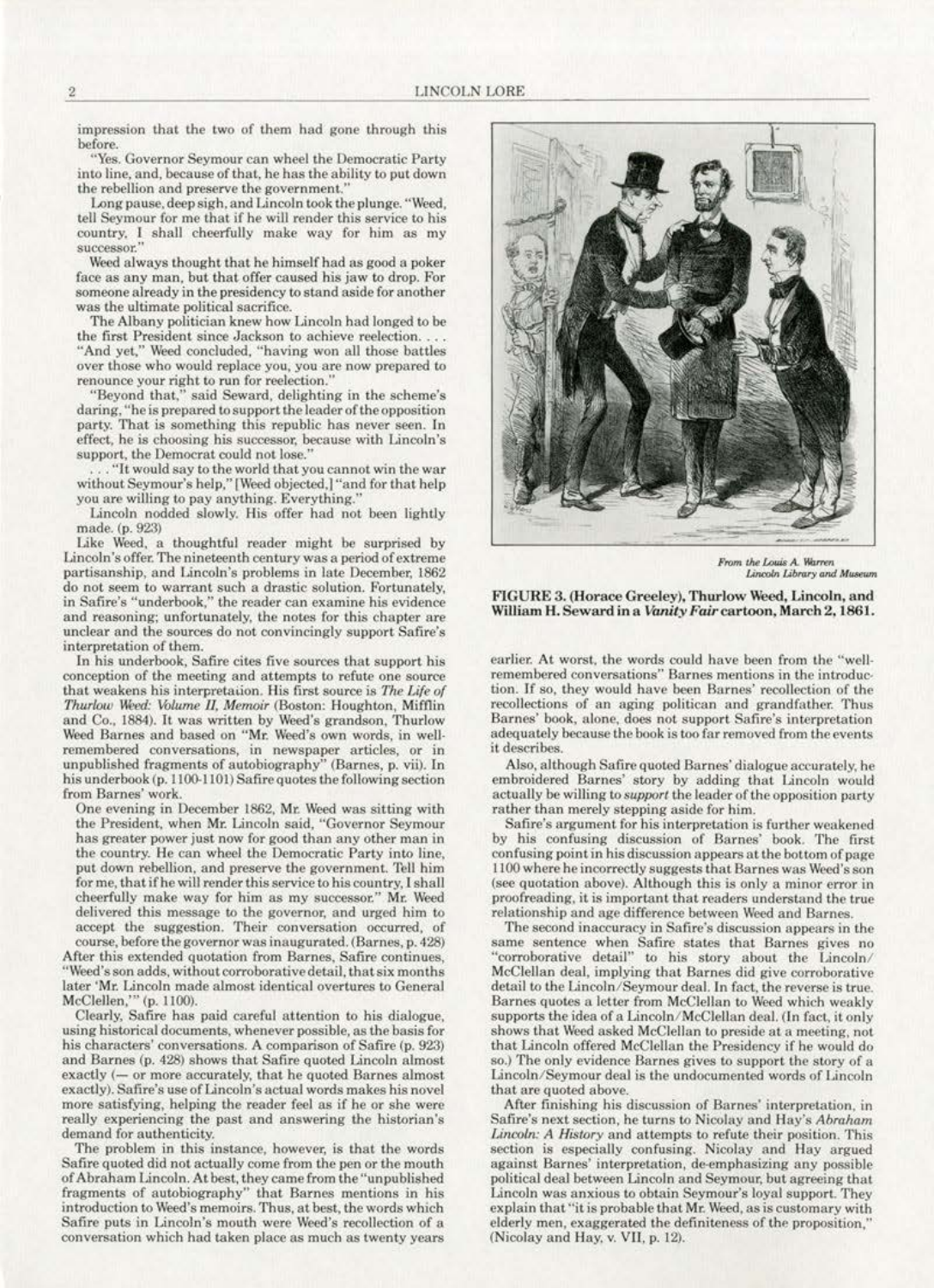

**From the Louis A. Warren**<br>Lincoln Library and Museum

## **FIGURE 4. Horatio Seymour.**

Safire explains the Nicolay/Hay position as follows. (The ellipses and editorial comments are Safire's, and the word 'Nicohay" stands for Nicolay and Hay's history.)

Lincoln's secretaries, in Vol. VII, pp. 10-13, of their history, print a March 1863 exchange of letters between Lincoln and Seymour showing the President "desirous on public grounds to secure the cordial cooperation in war matters of the state administration in New York" and the governor responding "with the narrowness of a bitterly prejudiced mind ..."<br>Nicohay adds: "In an article [New York Times, August 18, 1879] published with his sanction many years afterwards, he [Weed] is represented as expressing his conviction that at the time of this correspondence there was a conspiracy of prominent Republicans to force Lincoln out of the White House; that the President was aware of it, and that this was 'the cause of the anxiety which he displayed to be on intimate friendly terms with Mr. Seymour."" (p. 1101)

One reason this section of Safire's underbook is so confusing is that the chain of sources he is discussing is quite long. Safire is commenting on the way Nicolay and Hay interpreted an 1879 newspaper article about Horatio Seymour. The newspaper article itself, written by "H. C.", is an interpretation of the testimony of Seymour, Simon Cameron, and an "eminent Republican veteran of the City of New York" (i.e. Thurlow Weed). In addition, Weed is quoted quoting Lincoln. Thus, the article contains five separate voices: "H. C."; Cameron, Weed, and Seymour (each quoted by "H. C."); and Lincoln, quoted by "H. C." quoting Weed. To make matters worse, Safire's discussion introduces another set of voices, those of Nicolay and Hay. In the process, Safire identifies one of the voices incorrectly. In the section quoted above (line 9), Safire assumes that Nicolay and Hay were referring to Weed, but in fact, they were referring to Seymour. Thus, according to Nicolay and Hay, the article was written with Seymour's sanction, not Weed's, as Safire assumes.

Safire's error in identification led him to another inaccuracy when he wrote that the 1879 newspaper "featured a long obituary of Seymour." If the article was written with Seymour's sanction, as Nicolay and Hay insist, it could not have been an obituary as Safire explains - in fact, Seymour did not die until seven years after the article was published.

Safire completes his examination of the article by explaining that the conspiracy was described,

not by Weed but by Simon Cameron; the former Secretary of War, returned from his Moscow assignment and presumed to be hostile to Lincoln, was invited to what he said was a meeting of prominent men whose "object was to find means by which the President could be impeached and turned out of office." Cameron said "it would be little short of madness to interfere with the Administration."

From his examination of the article, Safire concludes,

Thus, it can be assumed that, contrary to Nicohay, Governor Seymour's mind was not warped with "partisan bitterness and suspicion": we now know that there was pressure to reduce Lincoln's power or even replace him with a dictator, (p. 1101).

This conclusion does not follow from his previous discussion. Furthermore, the newspaper article is inappropriate as evidence to prove that there was pressure to reduce Lincoln's power. For instance, the diary of Gideon Welles would be a much more convincing piece of evidence.

The 1879 article would be more useful as evidence for showing the relationship between Lincoln and Seymour, and yet Safire does not quote the most significant part of the article. The New York Times reporter describes the Lincoln/Seymour relationship as follows (the editorial notes are mine).

Gov. Seymour, though not in possession of those minute details of the scheme [to reduce Lincoln's power], is confident not only that it existed, but that President Lincoln was aware of its existence. It is just possible that this knowledge accounts for the great anxiety which [Lincoln], at different times, displayed to be on intimate friendly terms with Mr. Seymour and other prominent Democrats whom he could trust. That he did display that anxiety there can be no doubt. Indeed, it can be stated upon the authority of an eminent Republican veteran of the City of New York, who was closely identified with his Administration [Thurlow Weed], that [Lincoln], on at least one occasion, said, in substance: "If Gov. Seymour would like to be President of the United States nothing stands in his way." It, at least, cannot be denied that he caused an intimation of this character to be conveyed to the Governor.

Note that the second sentence of this quotation (beginning "it is just possible . . .") only suggests that Lincoln turned to the Democrats when he was threatened by Republicans in Congress.

Note, further, that Weed's quotation of Lincoln in this article does not match the Barnes quotation in 1884. This 1879 version is much less direct. In this 1879 version, Lincoln does not actually offer to support Seymour for the presidency, as he does in Safire's version of the incident; nor does he "cheerfully make way for him as his successor" as he does in Barnes' version.<br>Instead, in the 1879 version of the incident, Lincoln seems to be admitting that he could not stop Seymour from winning the election. Also, by using the phrase "at least," "H. C." suggests that Weed might have conveyed a message to Seymour that the President had not intended to send.

Safire's next source brings us even closer to the event. This source was an article reprinted in Stewart Mitchell's Horatio Seymour of New York (Cambridge, Mass.: Harvard University Press, 1938). The newspaper story appeared in the Albany Evening Journal over the initials "T. W.", sometime in early 1864. (Mitchell did not give a date for the story, but a reply to it was printed in the New York Standard and Statesman on April 12, 1864.) Only two years after the event, Weed's version of the incident was as follows.

Soon after the election of 1862, Mr. Lincoln remarked to me that, as the Governor of the Empire State, and the Representative Man of the Democratic Party, Governor Seymour had the power to render great public service, and that if he exerted that power against the Rebellion and for his Country, he would be our next President, I think Mr. Lincoln authorized me to say so, for him, to Governor Seymour. At any rate, I did repeat the conversation to him. (Mitchell, p. 274)

This version more nearly resembles the 1879 version than the 1884 version. In both this version and the 1879 version, Lincoln